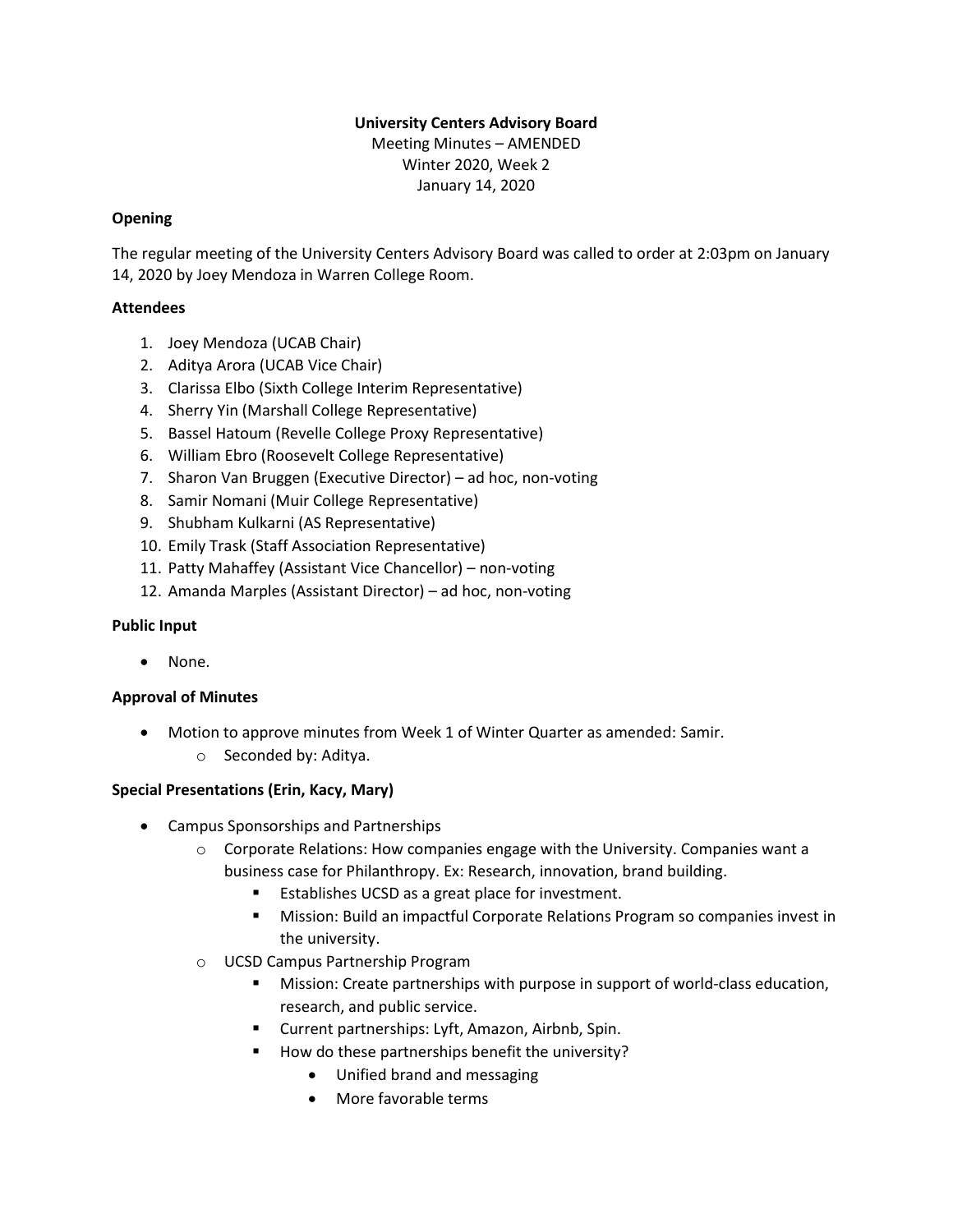- New revenue streams
- Internship, employment placements
- Scholarship and research opportunities
- Decreased costs and improved services
- Potential Pipelines being Considered:
	- Life Science (Fisher)
	- Personal Insurance
	- Coffee (Starbucks)
	- Travel (Airbnb, Hotels)
	- Career (LinkedIn)
	- Student Tech (Netflix)
	- Financial Institutions (Branches, ATMs)
- Interested in students being involved on the new Governance Committee.

Motion to Extend Presentation: *Approved.*

- o Questions/Discussion
	- Shubham: Regarding the Governance Committee, who sits on it?
		- Sponsors: No student representation currently.
	- Shubham: What would be discussed in these meetings? More importantly, how would you resolve issues if you formed singular partnerships with corporations containing higher monetary value while still providing students with variety?
		- Sponsors: We will still offer students a choice. But different parts of campus are contracting with different companies. We wish to maximize the amount of revenue we get back for the campus. Governance committee has not been formalized yet.
	- Aditya: Can you elaborate on the Airbnb partnership? It seems more directed for staff and faculty than students.
		- Sponsors: We are trying to encourage staff and faculty to stay in an Airbnb while traveling. This would also decrease costs and provide benefits to our students. It is a newer partnership, and it can change into a long-term partnership like Lyft.
	- Sharon: Our budget relies on the revenues we bring in. If we utilize a centralized approach, such as having one provider for a specific service, how can student fees be benefitted by the extra revenue coming in?
		- Sponsors: UCAB representation on the governance team will be important in answering this question. If UCAB is present, you have a voice in how this revenue is allocated, and what is presented to these companies.
	- Joey: This is a space paid for by student fees. Is it worth it for students to allow UCSD partnerships to advertise on this space?
	- Sponsors: Cal Coast Credit Union would like to have a presence on campus as they were interested in providing financial literacy education. What would the policy be around promoting these kinds of partnerships on campus?
		- Patty: We currently have an online module for financial literary.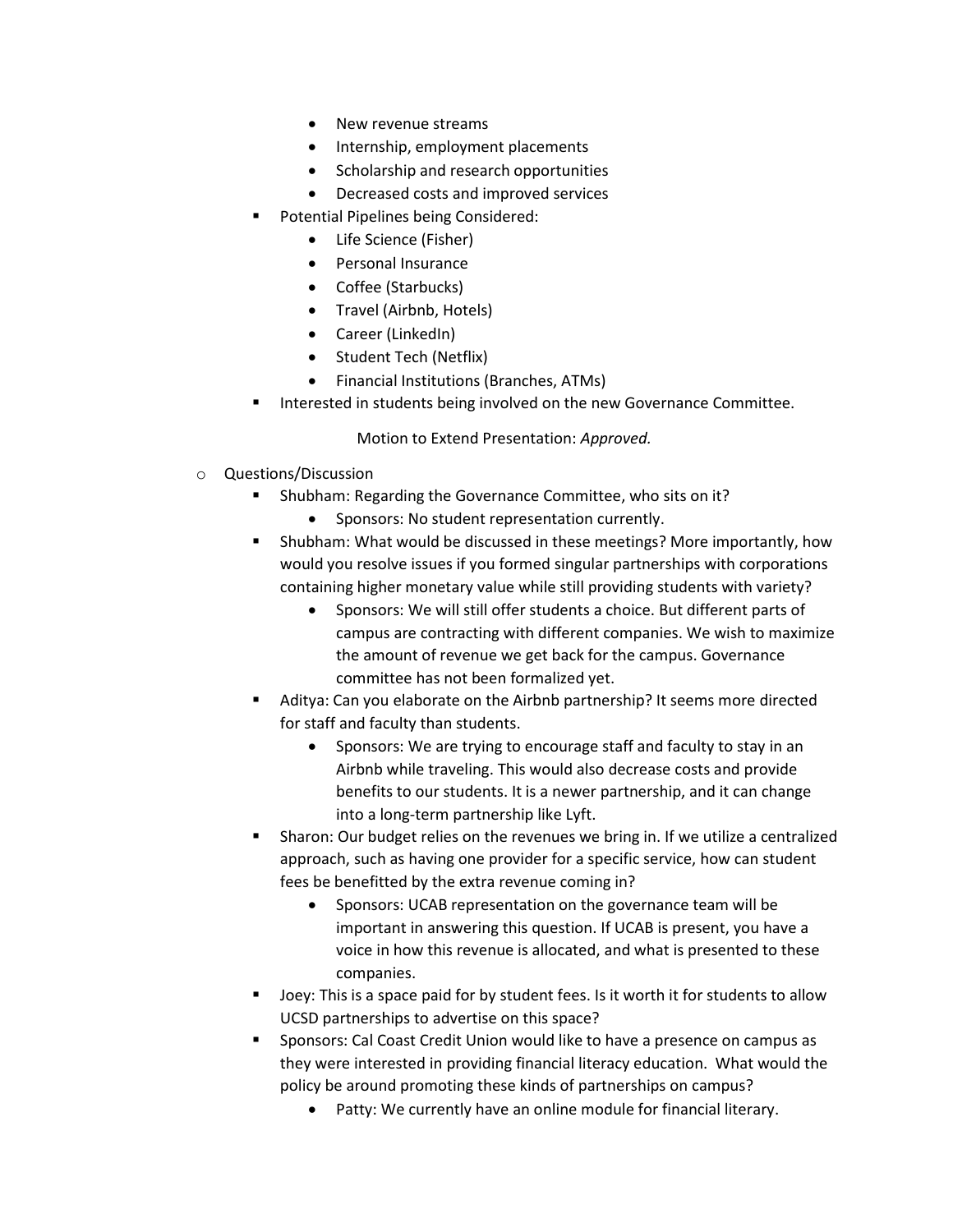▪ Sharon: As a student fee funded entity, the money is used to support university centers services. Any time commercial activity is introduced, compensation comes back to university centers. Compensation can come back in several ways. We want to develop good campus wide partnerships, but don't want students to get shortchanged.

Motion to extend by three minutes: *Approved.*

• Sponsors: Understandable. Keeping funding as it is right now is great, we are simply trying to add on to that.

## **Chair Report (Joey)**

- Open Positions- still open, reach out.
- Upcoming Retreat -Doodle will come out tomorrow.

## **Vice Chair Report (Aditya)**

- Principal Member Town Hall
	- $\circ$  In this new Town Hall, we will invite all student organization principal members, talk to them, discuss their needs are and how we can help achieve them.
- Space Allocation: Currently moving forward with the waitlist.

## **Director Report (Sharon)**

- Interviewing for Assistant Director of Programs and Events
	- $\circ$  Everyone is invited to come to the candidate presentations and to provide feedback on who should be selected for this position.
	- o Aditya: Will this person be working with campus partnerships?
	- $\circ$  Sharon: They will develop partnerships with clients, people who use our facilities for events campus growth; more department-department partnerships.
		- Please come if you can. Details will be sent out by email as well.
- Lemongrass completed a redesign of their front business area. Now you can see all your food options and they switched to paper containers.
	- o Their business increased because of this.
- Late Night Activation (Amanda)
	- o UCAB did a finals week test during fall.
		- Extended vendor hours and offered discounted specials.
		- Feedback: there wasn't much demand. Some places received more business, but it died down by mid-week.
		- Each participating vendor received marketing through Facebook, Instagram, and advertisements around PC, and we tracked engagement on this campaign.
	- $\circ$  Sharon: We can focus on specific vendors next time, instead of all vendors.
	- $\circ$  Amanda: We will have a meeting to go over more details and prepare for another test.
	- o Aditya: For advertising on Facebook, we should post it on each class page instead of the University Centers page.
		- Amanda: The student team normally does that, but not sure about this time.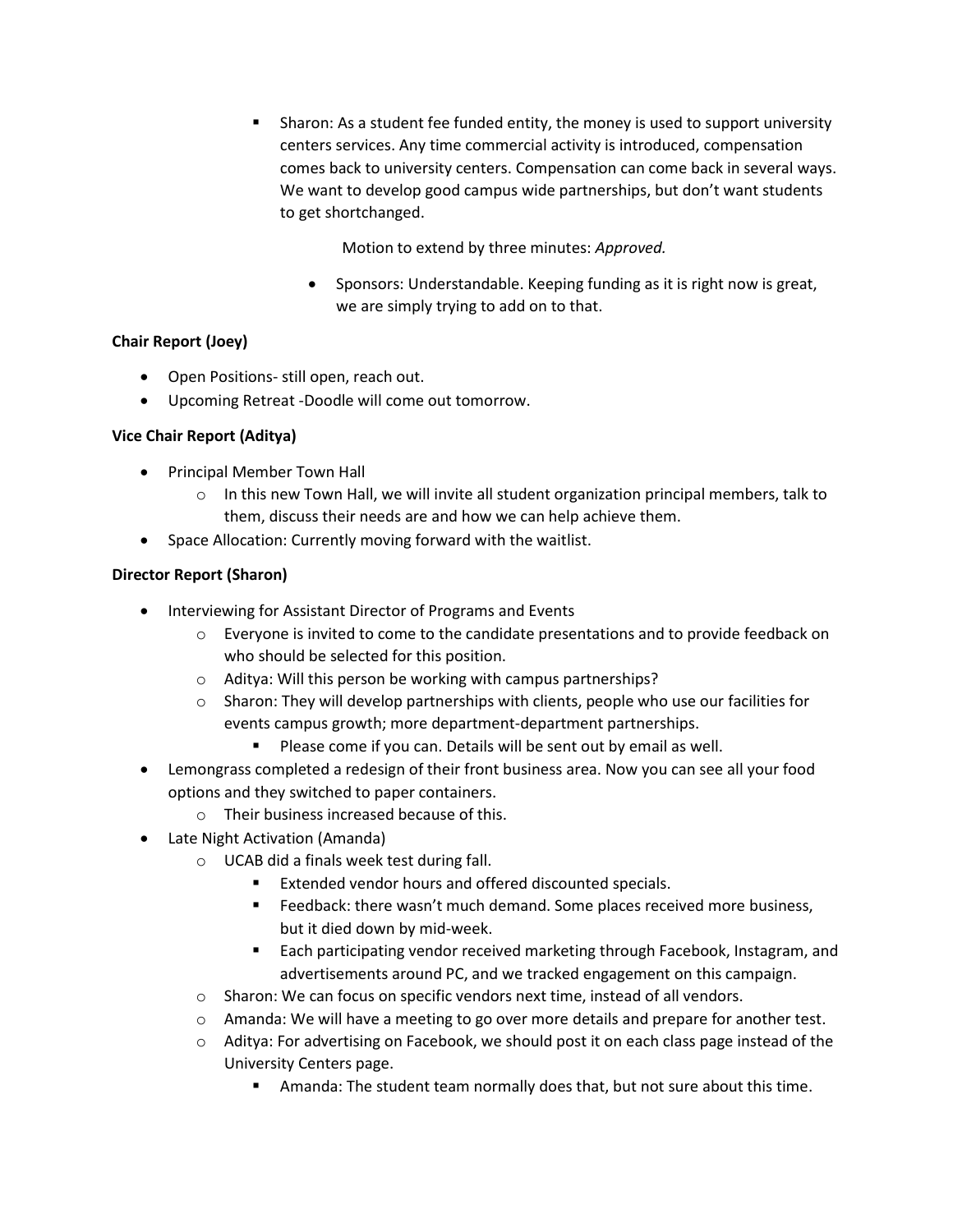$\circ$  Joey: There was no specific talk of the "late night activation idea," in the flyers and it seemed more like a retail event. We should meet to discuss potential improvements.

#### **New Business**

Tech Fee Subsidy

- The Lab
	- o Official Criteria Count:
		- 1. Educational? No.
		- 2. Gathering for more than 3 hours? Yes. 6:30-10:00pm.
		- 3. During off hours Yes.
		- 4. At original student center? No.
		- 5. Alumni involved? Yes.
		- 6. Open to the public? Yes.
		- 7. Open to all UCSD students? Yes.
		- 8. Sought funding from other sources- Yes.
		- 9. Is it a fundraiser? No.
		- 10. Is it free? Yes.
	- o Motion to approve: *Approved.*
	- o Amount Approved: \$500.
- Lambda Theta Phi
	- o Official Criteria Count:
		- 1. Educational? Yes.
		- 2. Gathering for more than 3 hours? Yes.
		- 3. During off hours Yes.
		- 4. At original student center? No.
		- 5. Alumni involved? No.
		- 6. Open to the public? Yes.
		- 7. Open to all UCSD students? Yes.
		- 8. Sought funding from other sources- Yes.
		- 9. Is it a fundraiser? No.
		- 10. Is it free? Yes.
	- o Motion to approve: *Approved.*
	- o Amount Approved: \$262.50.

#### **Member Reports**

None.

#### **Old Business**

- UCAB Charter Amendment
	- o Previous Question: Would it be possible to make it so that the representatives for A.S. on UCAB be enough of a vote?
		- Shubham: A.S. is planning on discussing this issue during tomorrow's meeting.

Motion to table till next week: *Approved.*